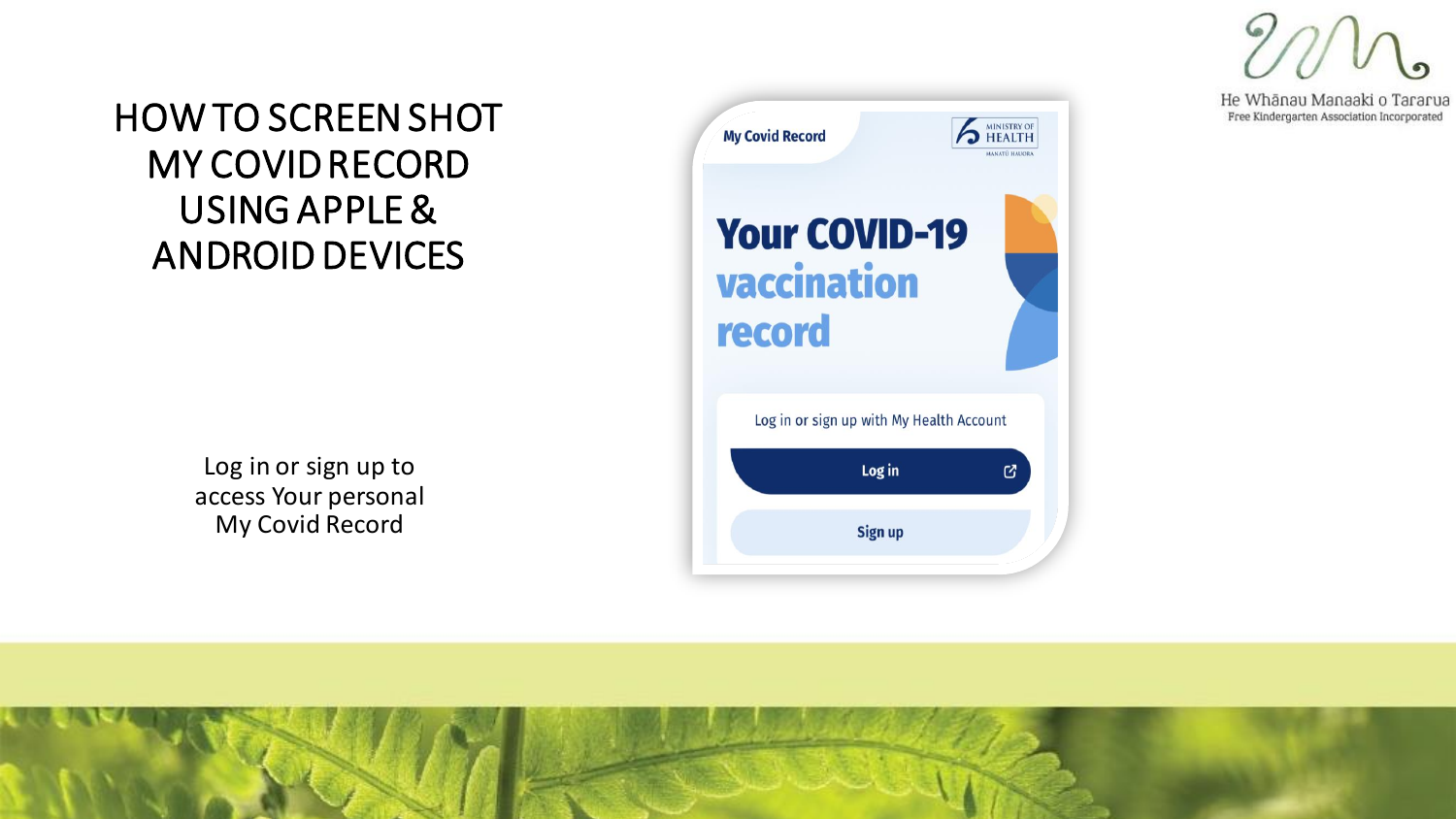### **MY VACCINE RECORD DISPLAY**

Click on the blue arrow button to show only Dose 3





He Whānau Manaaki o Tararua Free Kindergarten Association Incorporated

Information now displays Name, Dose & Date

### **You are ready to screen shot**

email to: **covidvac@wmkindergartens.org.nz**

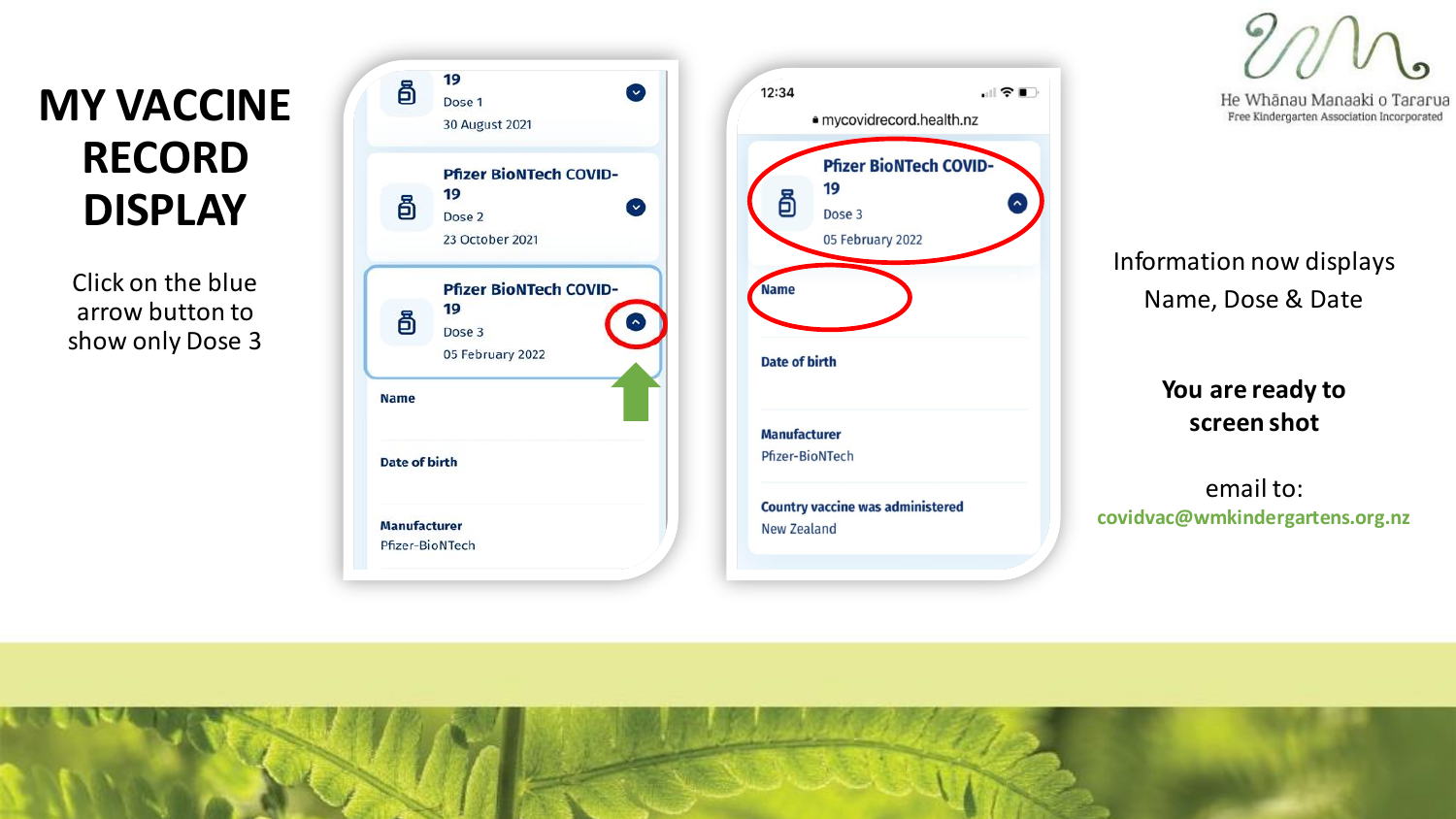He Whānau Manaaki o Tararua Free Kindergarten Association Incorporated

### **APPLE IPHONE RESIZE VIEW**

If you wish to provide more than 1 Dose and image appears too long scroll down to show top address bar AA reader & adjust image scale from 100% to 75% or 50%

|   | <b>My Covid Record</b>                                                              |                      |  |           | <b>MINISTRY OF</b><br><b>HEALTH</b><br><b>MANATÚ HAUORA</b> |
|---|-------------------------------------------------------------------------------------|----------------------|--|-----------|-------------------------------------------------------------|
|   | <b>Your NHI number</b>                                                              |                      |  |           |                                                             |
| Þ |                                                                                     | Show Top Address Bar |  | 同         |                                                             |
|   | <b>Privacy Report</b><br>No Trackers Contacted                                      |                      |  | $\bullet$ | otearoa                                                     |
|   | <b>Website Settings</b>                                                             |                      |  | ℗         | rel<br>aas. This                                            |
|   | ▭<br><b>Request Desktop Website</b><br>∼<br><b>Hide Toolbar</b><br>Show Reader<br>冃 |                      |  |           | $\mathbf{r}$<br>hin <sub>24</sub>                           |
|   |                                                                                     |                      |  |           |                                                             |
|   |                                                                                     |                      |  |           |                                                             |

Screen now displays Name, Dose & Date

### **You are ready to screen shot**

email to: **covidvac@wmkindergartens.org.nz**

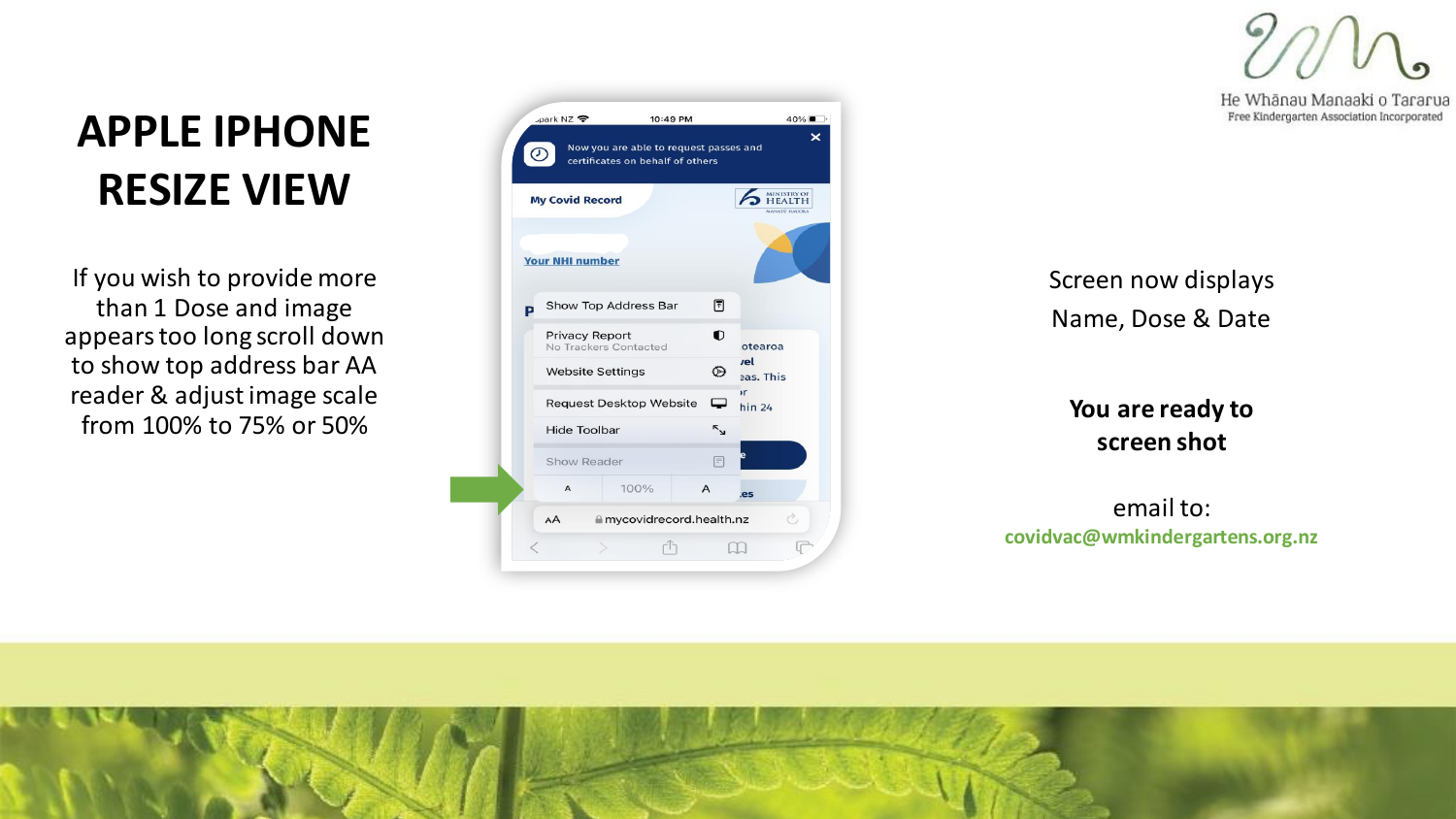### **ANDROID RESIZE VIEW**

If you wish to provide more than 1 Dose and image appears too long press the three dots at the top of the screen and then select "Desktop site"

|     | 11:03 2 眼里 • |                                                                         |             |  |
|-----|--------------|-------------------------------------------------------------------------|-------------|--|
| 1 I |              | mycovidrecord.health.nz                                                 | $\lceil$ 10 |  |
|     |              | Now you are able to request passes and certificates on behalf of others |             |  |



He Whānau Manaaki o Tararua Free Kindergarten Association Incorporated

Screen now displays Name, Dose & Date

**You are ready to screen shot**

email to: **covidvac@wmkindergartens.org.nz**

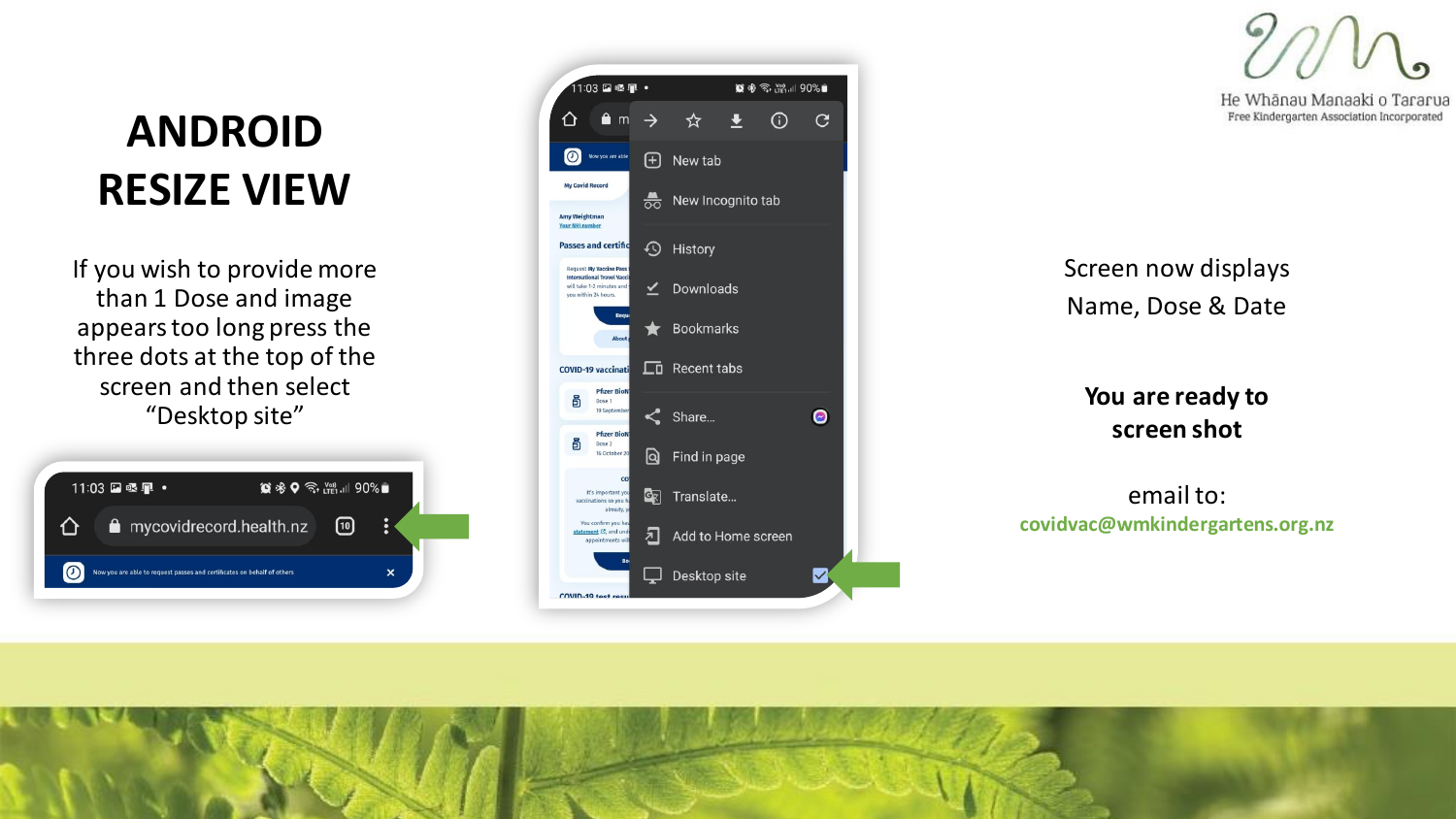## **APPLE IPHONE SCREEN SHOT**

Press power button & home at the same time



He Whānau Manaaki o Tararua Free Kindergarten Association Incorporated

#### A small image will appear on your screen

Image will be stored within your screen shot photos